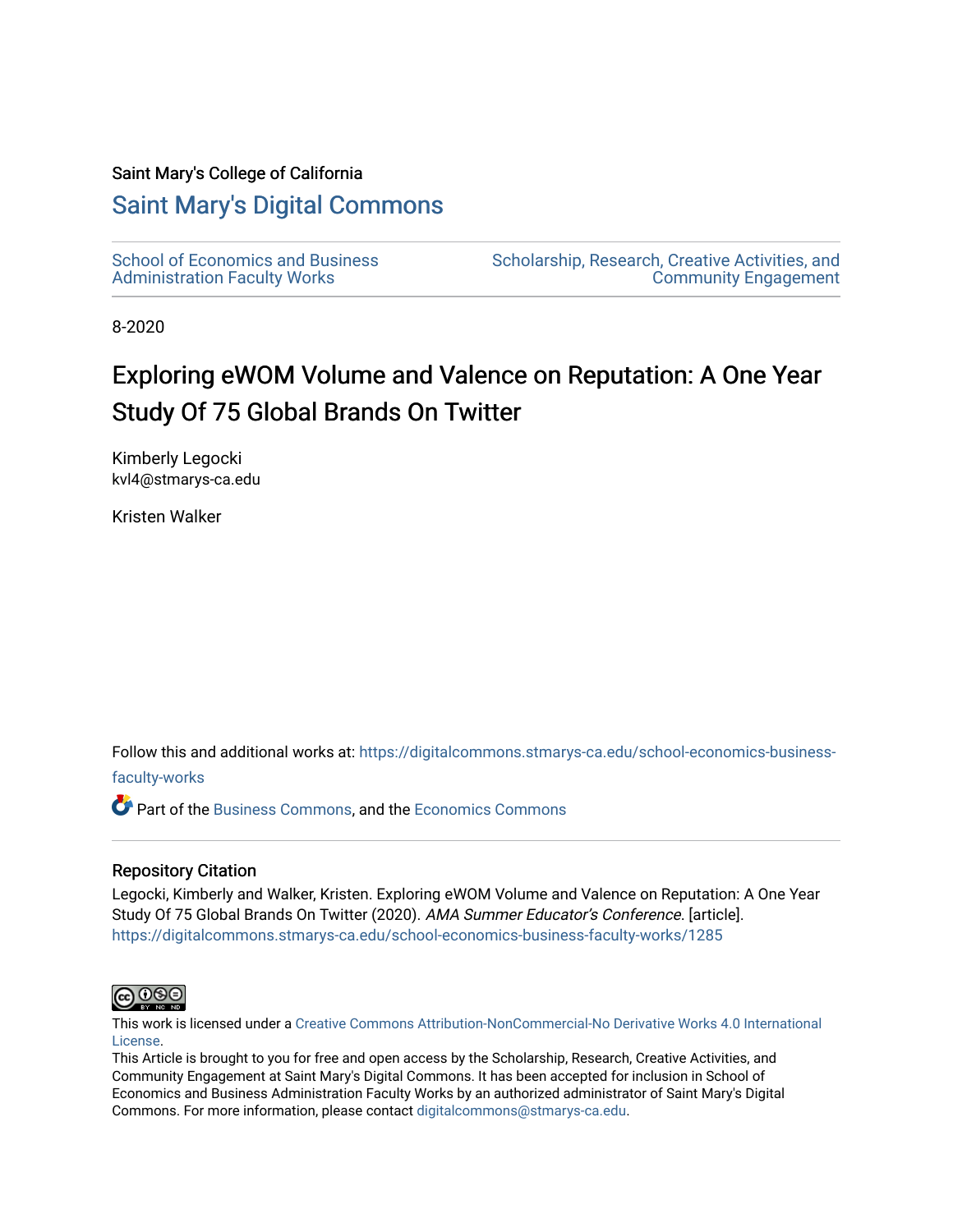## **EXPLORING EWOM VOLUME AND VALENCE ON REPUTATION: A ONE YEAR STUDY OF 75 GLOBAL BRANDS ON** *TWITTER*

Kimberly V. Legocki, California State University, East Bay

Kristen L. Walker, California State University, Northridge

**Contact Information:** For further information, please contact Dr. Kimberly V. Legocki, Marketing Lecturer, CSU East Bay, kimberly.legocki@csueastbay.edu

**Keywords:** Reputation, EWOM, Social Media, Global Brands, Sentiment Analysis

**Description:** The authors examine whether a relationship exists between the volume and sentiment of eWOM and reputation scores using one year of *Twitter* conversations from 75 global brands.

## **EXTENDED ABSTRACT**

#### **Research Question**

Company leaders realize that consumers play a powerful role in creating and distributing content that can enhance or damage a brand's reputation. To date, empirical evidence of a relationship between electronic word-of-mouth (eWOM) and reputation scores is lacking. Rankings and reputation scores serve as a proxy for the collective stakeholder opinion of a company's intangible traits such as product quality (Rindova & Martins 2012), and trustworthiness (Przepiorka & Berger 2017). Before social media, there was a delay in how fast corporations received negative feedback. Due to the speed of electronic communication, the public often forms opinions about individuals, leaders, and companies based upon limited or incomplete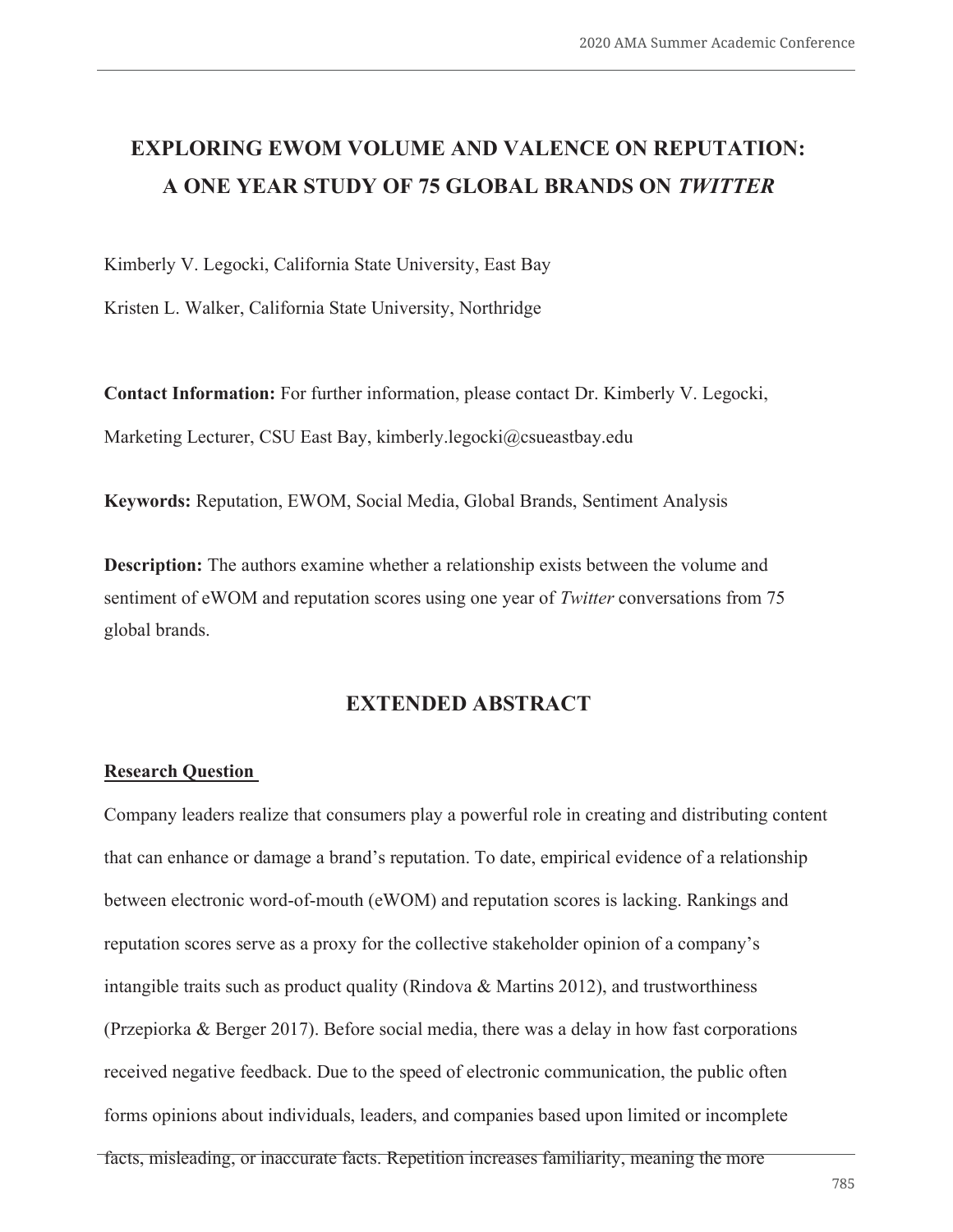be true (Skurnik et al. 2005).

 The foci of the study are 75 global brands from a wide range of industries. Exploring the connection between electronic word-of-mouth (eWOM) and reputation leads us to the question *does a relationship exist between eWOM volume and valence and reputation of global brands?* 

### **Method And Data**

We examine the research question using a quantitative lexicon-based approach for sentiment analysis which utilizes a dictionary to assign a numerical sentiment score for given words or phrases to be used for statistical analysis (Dhaoui et al. 2017). We scraped consumer-generated eWOM content from Twitter using TAGS. The 75 global brands1 selected were categorized into their respective industries and sectors according to the Bloomberg Index. Reputation is measured using 2018 RepTrak scores as calculated by the Reputation Institute (Jan 2017 through Dec 2017). LIWC 2015 is used to calculate positive and negative sentiment scores.

## **Summary of Findings**

*[W]hat people say' is more important than 'how much people say.*  (Gopinath et al. 2014)

Our results support the line of thinking that less, not more, eWOM benefits a brand's reputation. Two key findings contradict current marketing and communications literature that a high volume of positively valenced eWOM favorably influences brand reputation. Spiral of silence theory suggests that a higher percentage of positively valenced eWOM, means it is more likely for consumers to hear positive things about a brand, and thus, the more likely for a consumer to hold positive views towards the brands. Interestingly, we found no relationship between positive

<sup>&</sup>lt;sup>1</sup> Brands in dataset: 3M Adidas Amazon Apple Barilla Bed Bath & Beyond BMW Boeing Bridgestone Burger King Campbell's Canon Caterpillar Chipotle Clorox Coca-Cola Colgate-Palmolive Costco Danone Dell eBay FedEx Ferrero General Mills Georgio Armani Goodyear

Tire Google Harley-Davidson Hershey Hilton Honda HP Hyatt Intel Johnson & Johnson Kellogg's KFC Kimberly-Clark Kraft Heinz Land O'Lakes Lego Levi Strauss LG L'Oreal LVMH Marriott Mastercard McDonald's Mercedes (Daimler) Michelin Microsoft NetFlix Newell Rubbermaid Nike Nintendo Philips Pirelli Pizza Hut Ralph Lauren Robert Bosch Rolex Rolls Royce Aerospace Samsung Sherwin-Williams Sony Starbucks Subway Tiffany & Co. Tim Hortons Toyota Visa Walt Disney Wells Fargo Whirlpool Xerox